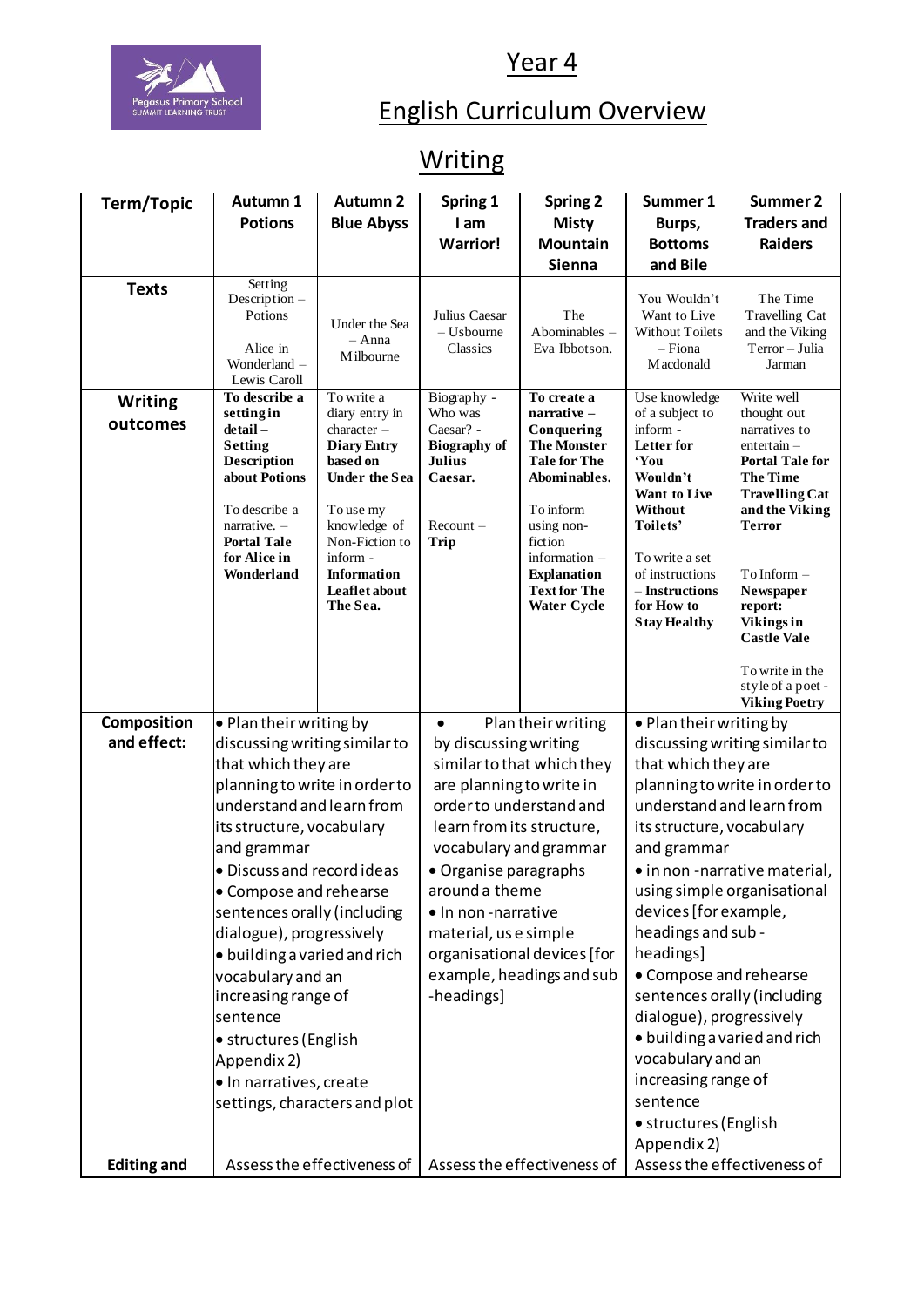| improving work:                    | their own and others'<br>writing and suggesting<br>• improvements<br>• Proof-read for spelling<br>and punctuation errors<br>· Read aloud their own<br>writing, to a group or the<br>whole class, using<br>appropriate                                                                                                                                                                                                                                                                                                                                                                                                                  | their own and others'<br>writing and suggesting<br>• improvements<br>• Proof-read for spelling<br>and punctuation errors<br>• Read aloud their own<br>writing, to a group or the<br>whole class, using<br>appropriate                                                                                                                                                                                                                                                                                                                                                                                                                                                                                                                                         | their own and others'<br>writing and suggesting<br>• improvements<br>• Propose changes to<br>grammar and vocabulary to<br>improve consistency,<br>including the accurate use<br>of pronouns in sentences                                                                                                                                                                                                                                 |
|------------------------------------|----------------------------------------------------------------------------------------------------------------------------------------------------------------------------------------------------------------------------------------------------------------------------------------------------------------------------------------------------------------------------------------------------------------------------------------------------------------------------------------------------------------------------------------------------------------------------------------------------------------------------------------|---------------------------------------------------------------------------------------------------------------------------------------------------------------------------------------------------------------------------------------------------------------------------------------------------------------------------------------------------------------------------------------------------------------------------------------------------------------------------------------------------------------------------------------------------------------------------------------------------------------------------------------------------------------------------------------------------------------------------------------------------------------|------------------------------------------------------------------------------------------------------------------------------------------------------------------------------------------------------------------------------------------------------------------------------------------------------------------------------------------------------------------------------------------------------------------------------------------|
|                                    | • intonation and<br>controlling the tone and<br>volume so that the<br>meaning is clear                                                                                                                                                                                                                                                                                                                                                                                                                                                                                                                                                 | • intonation and<br>controlling the tone and<br>volume so that the<br>meaning is clear                                                                                                                                                                                                                                                                                                                                                                                                                                                                                                                                                                                                                                                                        |                                                                                                                                                                                                                                                                                                                                                                                                                                          |
| <b>Grammar and</b><br>punctuation: | • Use and understand the<br>grammatical terminology<br>in English Appendix 2 Pg<br>67<br>• choosing nouns or<br>pronouns appropriately for<br>clarity and cohesion and to<br>avoid repetition<br>· noun phrases expanded<br>by the addition of<br>modifying adjectives,<br>nouns and preposition<br>phrases [the teacher<br>expanded to: the strict<br>maths teacher with curly<br>hair]<br>· Punctuation is used<br>correctly including<br>apostrophes for omission.<br>• Extending the range of<br>sentences with more than<br>one clause by using a<br>wider range of<br>conjunctions, including<br>when, if, because,<br>although. | Use and understand the<br>grammatical terminology<br>in English Appendix 2 Pg<br>67<br>· using fronted adverbials<br>Using commas after<br>fronted adverbials [Later<br>that day, I heard the bad<br>news]<br>• Indicating possession by<br>using the possessive<br>apostrophe with singular<br>and plural nouns [the girls'<br>names]<br>• Punctuation is used<br>correctly including<br>apostrophes for omission<br>and possession with plural<br>nouns<br>• Use of inverted commas<br>and other punctuation to<br>indicate direct speech [Eg,<br>a comma after the<br>reporting clause: The<br>conductor shouted, "Sit<br>down!"] • Express time,<br>place and cause using<br>conjunctions [when,<br>before, after, while, so,<br>because], adverbs [then, | Use and understand<br>$\bullet$<br>the grammatical<br>terminology in English<br>Appendix 2Pg 67<br>· Use of inverted commas<br>and other punctuation to<br>indicate direct speech [Eg,<br>a comma after the<br>reporting clause: The<br>conductor shouted, "Sit<br>down!"]<br>• Extending the range of<br>sentences with more than<br>one clause by using a wider<br>range of conjunctions,<br>including when, if, because,<br>although. |
|                                    |                                                                                                                                                                                                                                                                                                                                                                                                                                                                                                                                                                                                                                        | next, soon, therefore,], or<br>prepositions [ before,                                                                                                                                                                                                                                                                                                                                                                                                                                                                                                                                                                                                                                                                                                         |                                                                                                                                                                                                                                                                                                                                                                                                                                          |
| <b>Spelling</b>                    | Spelling-see English<br>Appendix 1Pg 49-55 -<br>spell further homophones<br>- spell words that are often<br>misspelt - Use further<br>prefixes and suffixes and<br>understand how to add<br>them - what is a root                                                                                                                                                                                                                                                                                                                                                                                                                      | Spelling-see English<br>Appendix 1 Pg 49-55 -<br>Place the possessive<br>apostrophe accurately in<br>words with regular plurals<br>[for example, girls', boys']<br>and in words with irregular                                                                                                                                                                                                                                                                                                                                                                                                                                                                                                                                                                | Spelling-see English<br>Appendix 1Pg 49-55 Place<br>the possessive apostrophe<br>accurately in words with<br>regular plurals [for example,<br>girls', boys'] and in words<br>with irregular plurals [for                                                                                                                                                                                                                                 |
|                                    | word? Adding suffixes                                                                                                                                                                                                                                                                                                                                                                                                                                                                                                                                                                                                                  | plurals [for example,<br>children's] The /i/ sound                                                                                                                                                                                                                                                                                                                                                                                                                                                                                                                                                                                                                                                                                                            | example, children's] Write<br>from memory simple                                                                                                                                                                                                                                                                                                                                                                                         |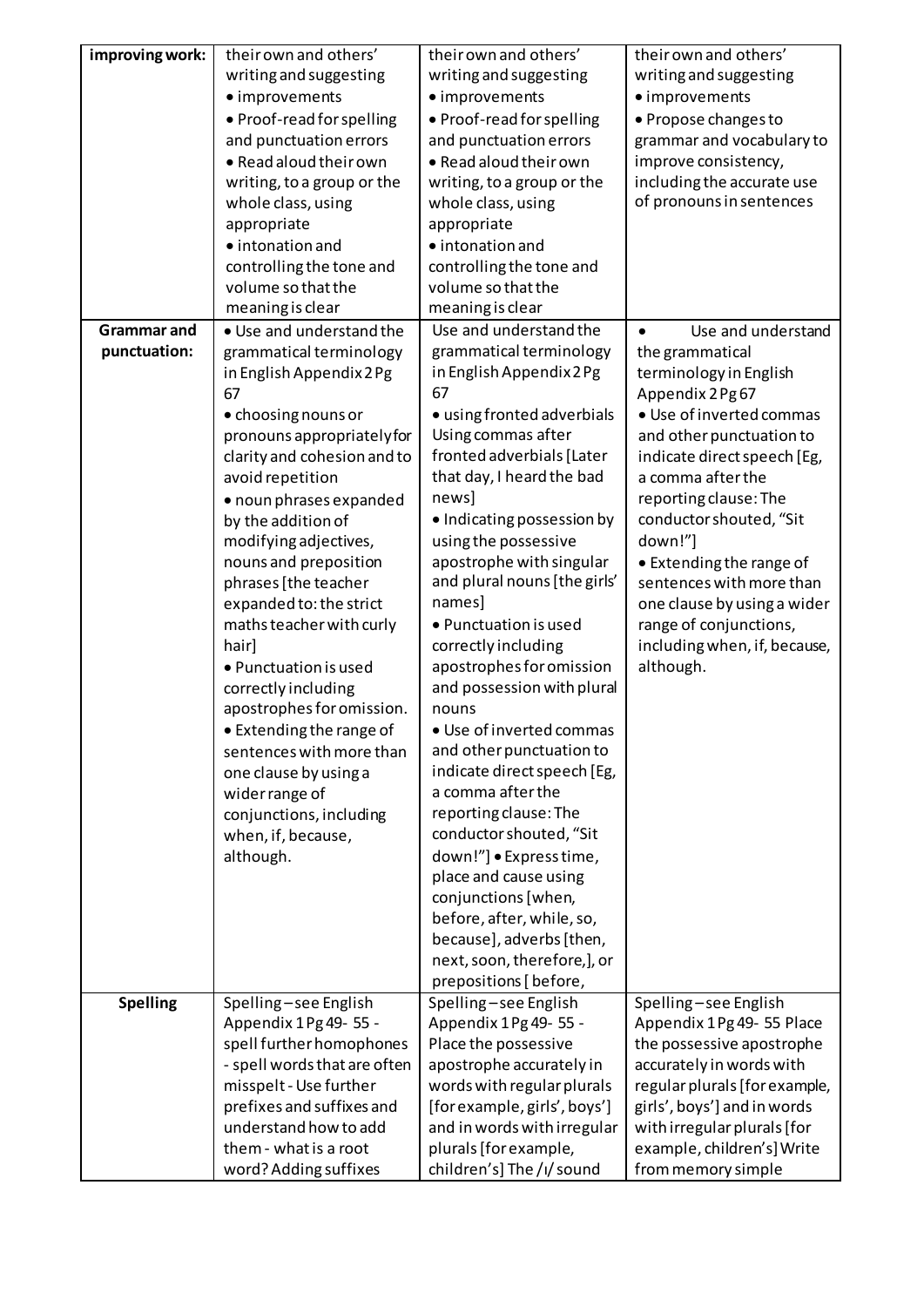|                                   | beginning with vowel                            | spelty elsewhere than at                           | sentences, dictated by the                           |  |
|-----------------------------------|-------------------------------------------------|----------------------------------------------------|------------------------------------------------------|--|
|                                   | letters to words of more                        | the end of words e.g.                              | teacher, that include words                          |  |
|                                   | than one syllable e.g.                          | myth, gym (homework)                               | and punctuation taught so                            |  |
|                                   | forgotten The suffix-ation                      | The $/\land$ sound spelt ou e.g.                   | far. Words ending with the                           |  |
|                                   | e.g.information The suffix                      | young, touch Words with                            | /g/ sound spelt-gue and                              |  |
|                                   | $-$ ly e.g. sadly The suffix $-$                | the /k/ sound spelt ch                             | the /k/ sound spelt $-$ que                          |  |
|                                   | ous e.g. poisonous Prefixes                     | (Greek in origin) e.g.                             | (French in origin) e.g.                              |  |
|                                   | - dis, mis, in, un e.g                          | scheme, chorus (HW)                                | league (HW) Words with                               |  |
|                                   | disappoint Prefixes-il, im,                     | Words with the $/\int$ sound                       | the /s/ sound spelt sc (Latin                        |  |
|                                   | ir, re sub, inter, super anti                   | spelt ch (mostly French in                         | in origin) e.g. science (HW)                         |  |
|                                   | auto Write from memory                          | origin) e.g. chef, chalet                          | Words with the /ei/ sound                            |  |
|                                   | simple sentences, dictated                      | (HW) Words with endings                            | speltei, eigh, or ey e.g.                            |  |
|                                   | by the teacher, that                            | sounding like /3a/ or /tʃa/                        | weigh Recap on prefixes                              |  |
|                                   | include words and                               | (-sure, -ture) e.g. measure,                       | and suffixes                                         |  |
|                                   | punctuation taught so far                       | nature Endings which                               |                                                      |  |
|                                   |                                                 | sound like/3an/                                    |                                                      |  |
|                                   |                                                 | e.g.division Endings which                         |                                                      |  |
|                                   |                                                 | sound like / $\int$ = n/, spelt -                  |                                                      |  |
|                                   |                                                 | tion, -sion, -ssion, -cian                         |                                                      |  |
|                                   |                                                 | e.g. invention Use the first                       |                                                      |  |
|                                   |                                                 | two or three letters of a                          |                                                      |  |
|                                   |                                                 | word to check its spelling                         |                                                      |  |
|                                   |                                                 | in a dictionary                                    |                                                      |  |
|                                   |                                                 | Write from memory simple                           |                                                      |  |
|                                   |                                                 | sentences, dictated by the                         |                                                      |  |
|                                   |                                                 |                                                    |                                                      |  |
|                                   |                                                 | teacher, that include                              |                                                      |  |
|                                   |                                                 | words and punctuation<br>taught so far.            |                                                      |  |
|                                   |                                                 |                                                    |                                                      |  |
| <b>Speaking and</b><br>listening/ | • listen and respond<br>appropriately to adults | • speak audibly and<br>fluently with an increasing | use relevant strategies to<br>build their vocabulary |  |
| Drama:                            | and their peers                                 | command of Standard                                | • select and use appropriate                         |  |
|                                   | • ask relevant questions to                     | English                                            | registers for effective                              |  |
|                                   | extend their                                    | · gain, maintain and                               | communication.                                       |  |
|                                   | understanding and                               | monitor the interest of the                        | · use spoken language to                             |  |
|                                   | knowledge                                       | listener(s)                                        | develop understanding                                |  |
|                                   | • maintain attention and                        | · give well-structured                             | through speculating,                                 |  |
|                                   | participate actively in                         | descriptions, explanations                         | hypothesising, imagining                             |  |
|                                   | collaborative                                   | and narratives for different                       | and exploring ideas                                  |  |
|                                   | conversations, staying on                       |                                                    | · gain, maintain and                                 |  |
|                                   | topic and initiating and                        | purposes, including for<br>expressing feelings     | monitor the interest of the                          |  |
|                                   | responding to comments                          | • articulate and justify                           | listener(s)                                          |  |
|                                   | • participate in                                | answers, arguments and                             |                                                      |  |
|                                   | discussions, presentations,                     | opinions                                           |                                                      |  |
|                                   |                                                 |                                                    |                                                      |  |
|                                   | performances, role play,                        |                                                    |                                                      |  |
|                                   | improvisations and                              |                                                    |                                                      |  |
|                                   | debates                                         |                                                    |                                                      |  |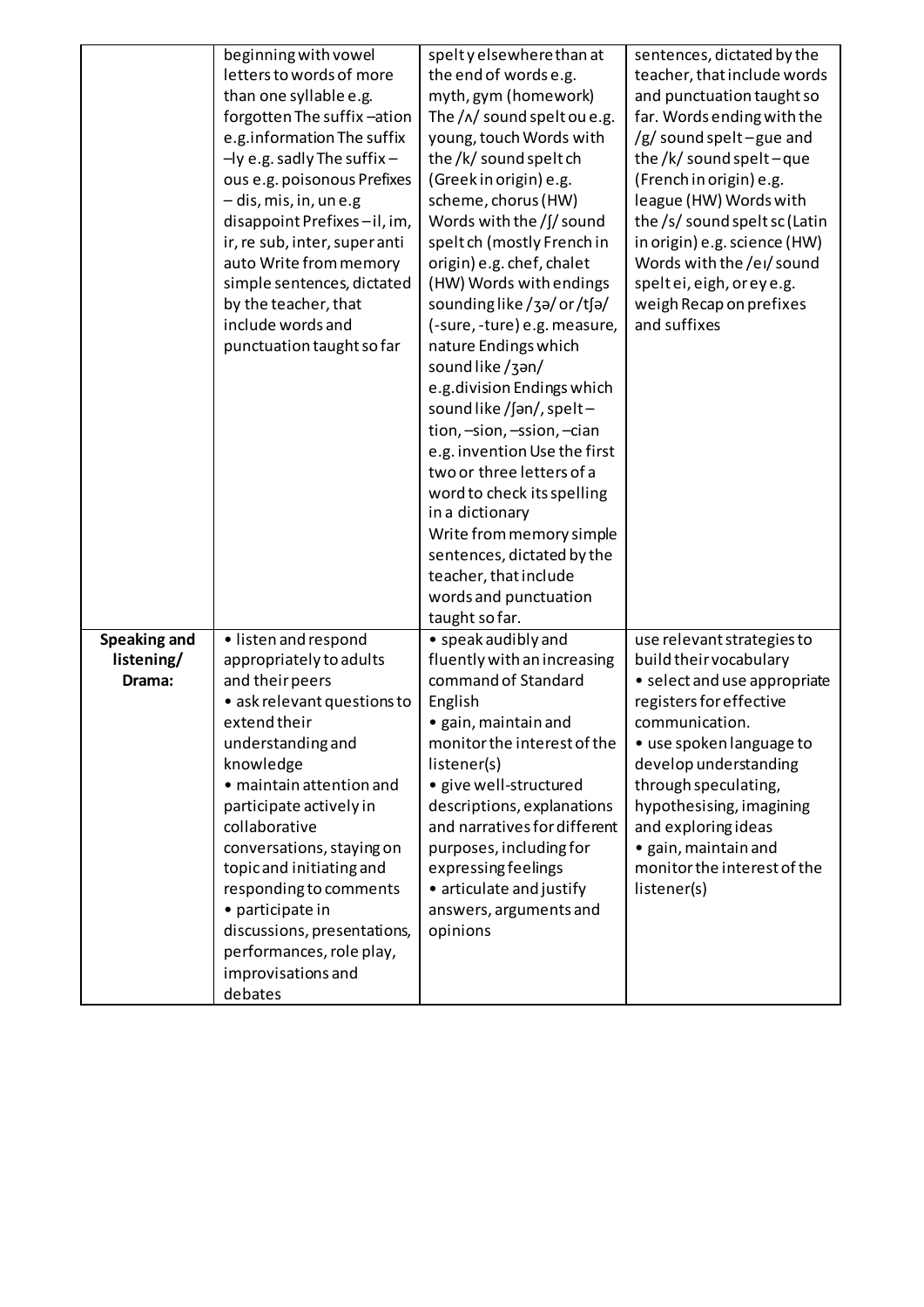## Reading

| Term/Topic                       | Autumn 1<br><b>Potions</b>                                                                                                                                                                                                                                                                                                                             | <b>Autumn 2</b><br><b>Blue Abyss</b>                 | Spring 1<br>I am                                                                                                                                                                                                                                                                                                                                  | <b>Spring 2</b><br><b>Misty</b> | Summer 1<br>Burps,                                                                                                                                                                                                                                                                                                                                                     | Summer 2<br><b>Traders and</b>                      |
|----------------------------------|--------------------------------------------------------------------------------------------------------------------------------------------------------------------------------------------------------------------------------------------------------------------------------------------------------------------------------------------------------|------------------------------------------------------|---------------------------------------------------------------------------------------------------------------------------------------------------------------------------------------------------------------------------------------------------------------------------------------------------------------------------------------------------|---------------------------------|------------------------------------------------------------------------------------------------------------------------------------------------------------------------------------------------------------------------------------------------------------------------------------------------------------------------------------------------------------------------|-----------------------------------------------------|
|                                  |                                                                                                                                                                                                                                                                                                                                                        |                                                      | <b>Warrior!</b>                                                                                                                                                                                                                                                                                                                                   | <b>Mountain</b><br>Sienna       | <b>Bottoms and</b><br><b>Bile</b>                                                                                                                                                                                                                                                                                                                                      | <b>Raiders</b>                                      |
| <b>Texts</b>                     | <b>Harry Potter</b><br>and The<br>Philosopher's<br>$Stone - J.K$<br>Rowling                                                                                                                                                                                                                                                                            | Kensuke's<br>Kingdom-<br>Michael<br><b>M</b> orpurgo | Beowulf-<br>Michael<br>Morpurgo                                                                                                                                                                                                                                                                                                                   | The Hobbit -<br>J.R.R Tolkein   | The Demon<br>Dentist - David<br>Walliams                                                                                                                                                                                                                                                                                                                               | How to Train<br>Your Dragon -<br>Cressida<br>Cowell |
| <b>Reading: Word</b><br>reading: | Read further exception<br>$\bullet$<br>words, noting the unusual<br>correspondence between<br>spelling and sound, and where<br>these occur in the word. (See<br>year 3 and 4 word list in<br>appendix 2)<br>· Use knowledge of root words,<br>prefixes and suffixes from<br>appendix 1 to read aloud and to<br>understand the meaning of new<br>words. |                                                      | · Uses a ppropriate intonation,<br>tone and volume when reading<br>a loud to make the meaning<br>clear to the audience.<br>• Demonstrates a positive<br>attitude to reading by<br>frequently reading for pleasure,<br>both fiction and non-fiction'<br>• Read books that are<br>structured in different ways and<br>read for a range of purposes. |                                 | Fluently and effortlessly<br>$\bullet$<br>reads a range of age appropriate<br>texts, including novels, stories,<br>plays, poetry, non-fiction,<br>reference books and text books<br>Read books that are<br>structured in different ways and<br>read for a range of purposes.                                                                                           |                                                     |
| Comprehension:                   | Domain focus: 2a, 2b, 2d<br>Skills focus:<br>Fact retrieval<br>Find and Copy (Word and<br>Phrase)<br>Multiple Choice<br>True and False                                                                                                                                                                                                                 |                                                      | Domain focus: 2a, 2b, 2d, 2e, 2g<br>Skills focus:<br>Fact retrieval<br>Choosing sentences to show<br>ideas.<br>Multiple Choice<br>Presentation of Ideas                                                                                                                                                                                           |                                 | Domain Focus: 2a, 2b, 2c, 2d, 2e,<br>$2f$ , 1g, 1h<br>Skills focus:<br><b>Justifying Answers</b><br><b>Mixed Domain Questions</b><br>Multiple Choice<br>True and False                                                                                                                                                                                                 |                                                     |
| <b>Decoding</b>                  | · Read out loud confidently,<br>understanding how to use a range<br>of punctuation.                                                                                                                                                                                                                                                                    |                                                      | • Recognise and understand an<br>even greater variety of suffixes<br>and prefixes                                                                                                                                                                                                                                                                 |                                 | · Read, on sight, all the words from<br>Year 3/4 spelling list<br>· Recognise where words are an<br>exception to the rule                                                                                                                                                                                                                                              |                                                     |
| <b>Meaning</b>                   | • Discuss words and phrases that<br>capture the reader's interest and<br>imagination (2a)                                                                                                                                                                                                                                                              |                                                      | • Use a dictionary to clarify the<br>meaning of unknown words (2b)<br>• Explain the meaning of words<br>in context                                                                                                                                                                                                                                |                                 | • Comment on the choice of<br>language to create moods and build<br>tension 'Crept makes you know he<br>was quiet, but also that he was<br>going slowly because he did not<br>want to be caught (2g)<br>· Identify how language, structure,<br>and presentation contribute to<br>meaning $(2g)$<br>• Recognise the use and effect of<br>patterned language in the text |                                                     |
| Understanding                    | • Locate information using<br>skimming, scanning and text<br>marking<br>• Answer retrieval questions on a<br>text using skimming, scanning<br>and text marking (2b)                                                                                                                                                                                    |                                                      | • Recognize a range of<br>organizational features to locate<br>information, such as labels,<br>diagrams and contents (2f)<br>• Ask questions to improve my<br>understanding of a text                                                                                                                                                             |                                 | • Identify the main ideas in a text<br>and summarise these (2c)<br>· Identify features of different<br>fiction genres $(2f)$                                                                                                                                                                                                                                           |                                                     |
| <b>Detecting</b>                 | · Justify inferences with evidence<br>from the text $(2d)$<br>• I can pull together clues from<br>action, dialogue and description<br>to infer meaning (1d)                                                                                                                                                                                            |                                                      | • Draw inferences such as<br>characters feelings, thoughts and<br>motives, from their actions (1d)<br>· Justify predictions with<br>evidence from the text (2e)                                                                                                                                                                                   |                                 | • Predict what might happen from<br>details stated and implied (2e)                                                                                                                                                                                                                                                                                                    |                                                     |
| <b>Connecting</b>                | • Make comparisons within and<br>across a text (2h)                                                                                                                                                                                                                                                                                                    |                                                      | • Identify themes and<br>conventions within books<br>• Make comparisons within and<br>across a text<br>• Make connections between<br>books by the same author -<br>'Michael Morpurgo often starts                                                                                                                                                 |                                 | • Recognise different forms of<br>poetry and prepare them to read<br>aloud<br>• Retell stories from a wide range of<br>books orally                                                                                                                                                                                                                                    |                                                     |